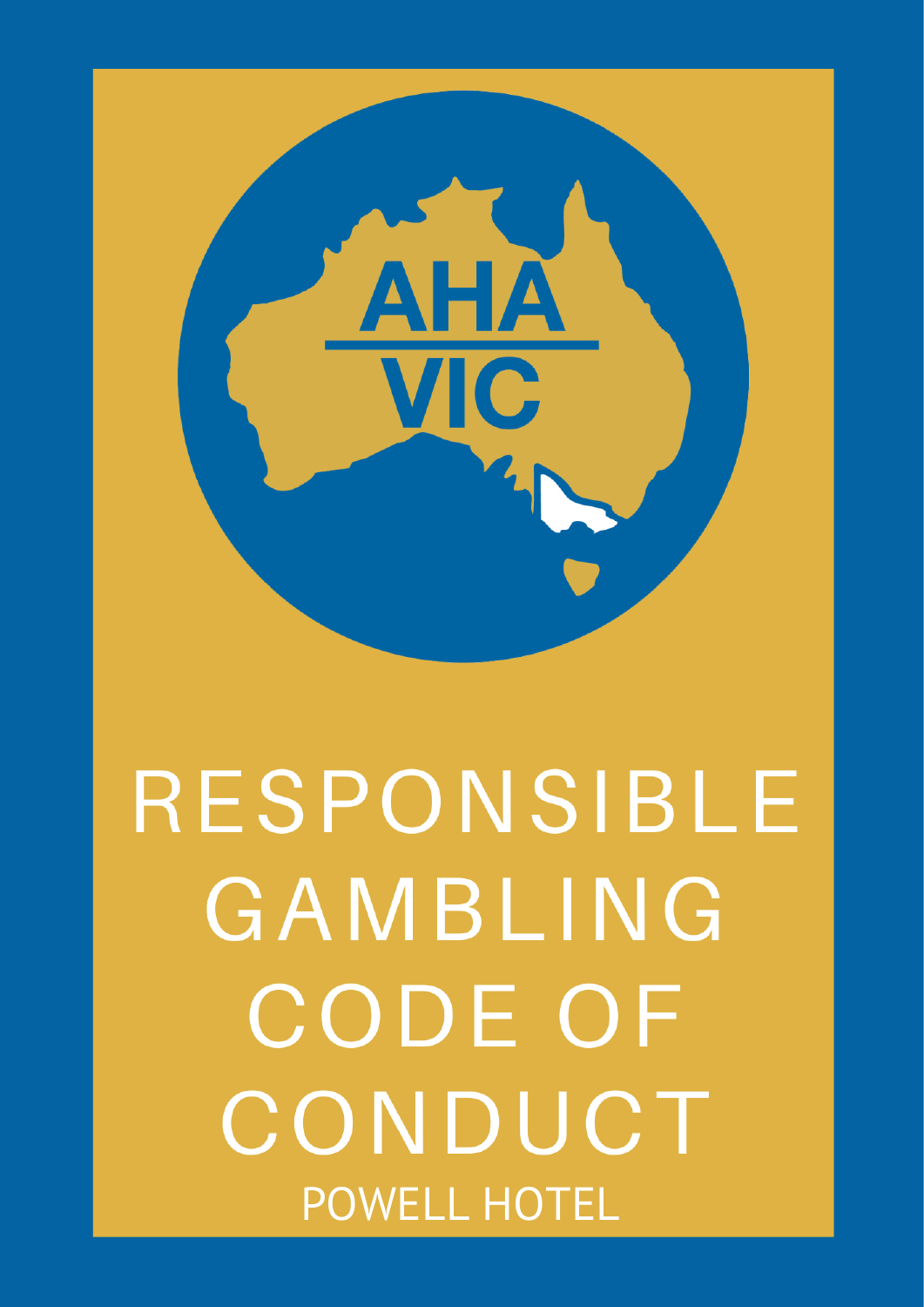# **Responsible Gambling Code of Conduct**

#### **1. Responsible Gambling Message**

This venue will take all reasonable steps to prevent and minimise harm from the operation of gaming machines in this venue, including by monitoring the welfare of customers, discouraging intensive and prolonged gaming machine play and intervening when a customer is displaying behaviour that is consistent with gambling harm.

This venue's code will be made available on our website (where a website exists) and in written form to customers upon request. A sign advising customers of this will be displayed in the gaming area.

The code will also be available in community languages on our website (where a website exists). Languages may include:

- Arabic
- Cantonese
- Greek
- Hindi
- Italian
- Mandarin
- Punjabi
- Vietnamese

#### **2. Interaction and Communication with Customer**

2.1 This venue will ensure that communications with customers does not:

(a) Induce a customer to enter or remain in the gaming machine area

(b) Induce gaming machine play (with the exception of communication that forms part of a loyalty program), or

(c) Reinforce or encourage fallacies or misconceptions about gaming machines, including but not limited to:

i. Telling a customer that they can make money playing a gaming machine

ii. Telling a customer that a gaming machine or gaming machine jackpot has or has not paid, or that it is due to pay winnings

iii. Discussing luck or superstitions

iv. Telling a customer that a 'near miss' means the gaming machine is about to pay winnings

# Responsible Gambling Code of Conduct Page 1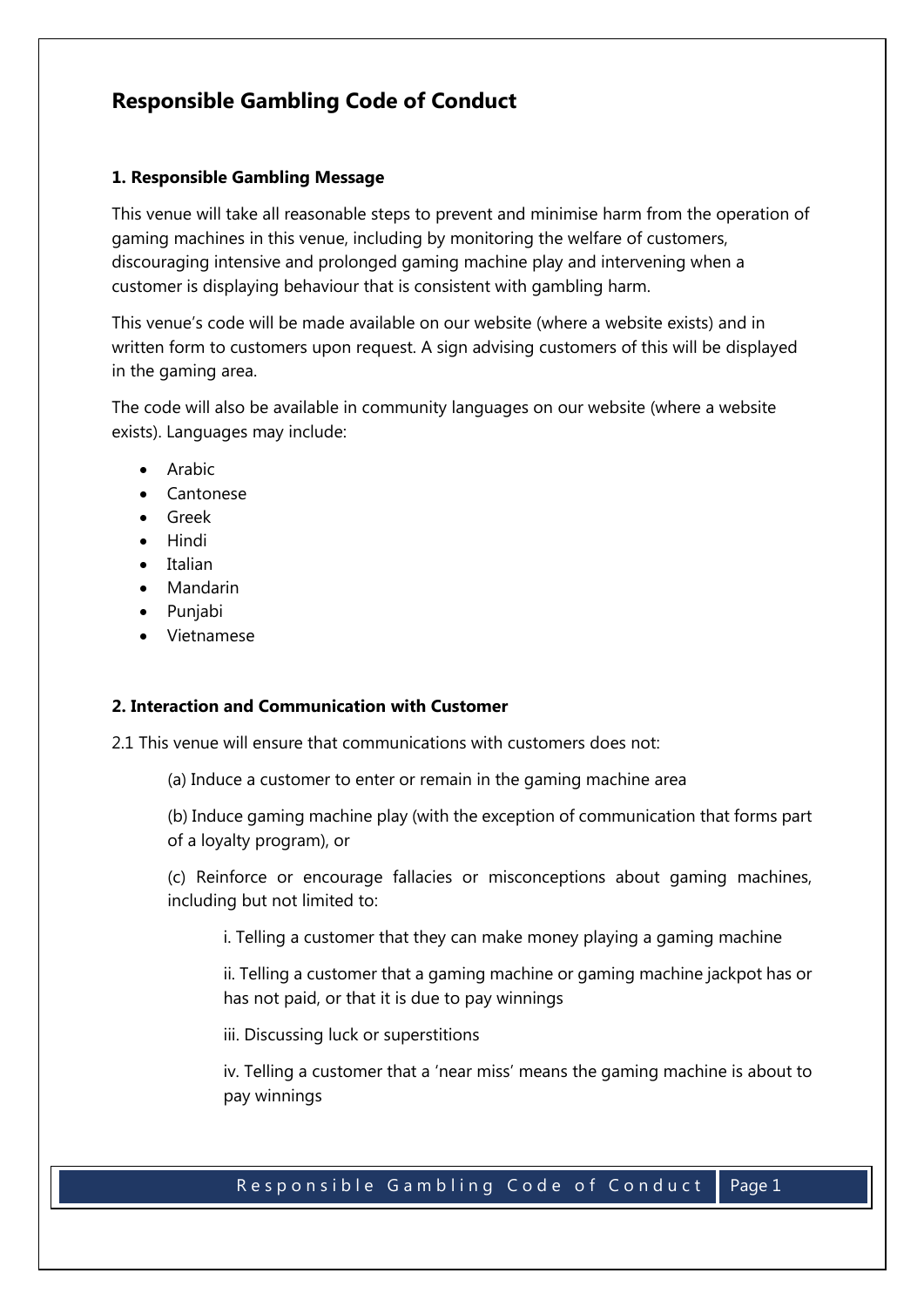v. Suggesting or encouraging the belief that a spin on a gaming machine is not independent of another spin on that gaming machine

vi. Suggesting or encouraging the belief that there are strategies that a customer can use to win when playing a gaming machine (for example, increasing or decreasing the amount bet per line or number of lines on which a bet is made), or

vii. Telling a customer that they deserve to win.

- 2.2 This venue will take reasonable steps to ensure that communications with customer discourage intensive and prolonged gaming machine play.
- 2.3 With the exception of EFTPOS signage, this venue will not induce a customer to:
	- (a) Withdraw money, or withdraw more money, from a cash facility, or
	- (b) Leave this venue to obtain money, or obtain more money, to enable that customer to play, or to continue to play, a gaming machine.
- 2.4 This venue may however direct a customer to a cash facility when requested to do so by the customer.

#### **3.Interaction with Customers – Signs of Distress**

- 3.1 This venue will take all reasonable steps to ensure the gaming machine area and entrances to the gaming machine area are monitored at all times gaming machines are available for play.
- 3.2 This venue will take all reasonable steps to ensure that customers in the gaming machine area are regularly observed to monitor behaviour that is consistent with gambling harm.
- 3.3 This venue will not encourage or induce a customer to engage in intensive or prolonged gaming machine play.
- 3.4 Staff at this venue will ask a customer to take a break away from the gaming machine area where an interaction has occurred and that interaction has determined that the customer is angry while gaming or has requested assistance as a consequence of their gaming.
- 3.5 Staff at this venue will interact with a customer who has been observed to have been playing gaming machines for a prolonged period without a break and ask that customer to take a break away from the gaming machine area.
- 3.6 Staff at this venue will interact with a customer who:
	- (a) Has been asked to take a break and refuses to take a break away from the gaming machine area
	- (b) Plays multiple gaming machines simultaneously, or
	- (c) Reserves a gaming machine in order to play another gaming machine.

## Responsible Gambling Code of Conduct | Page 2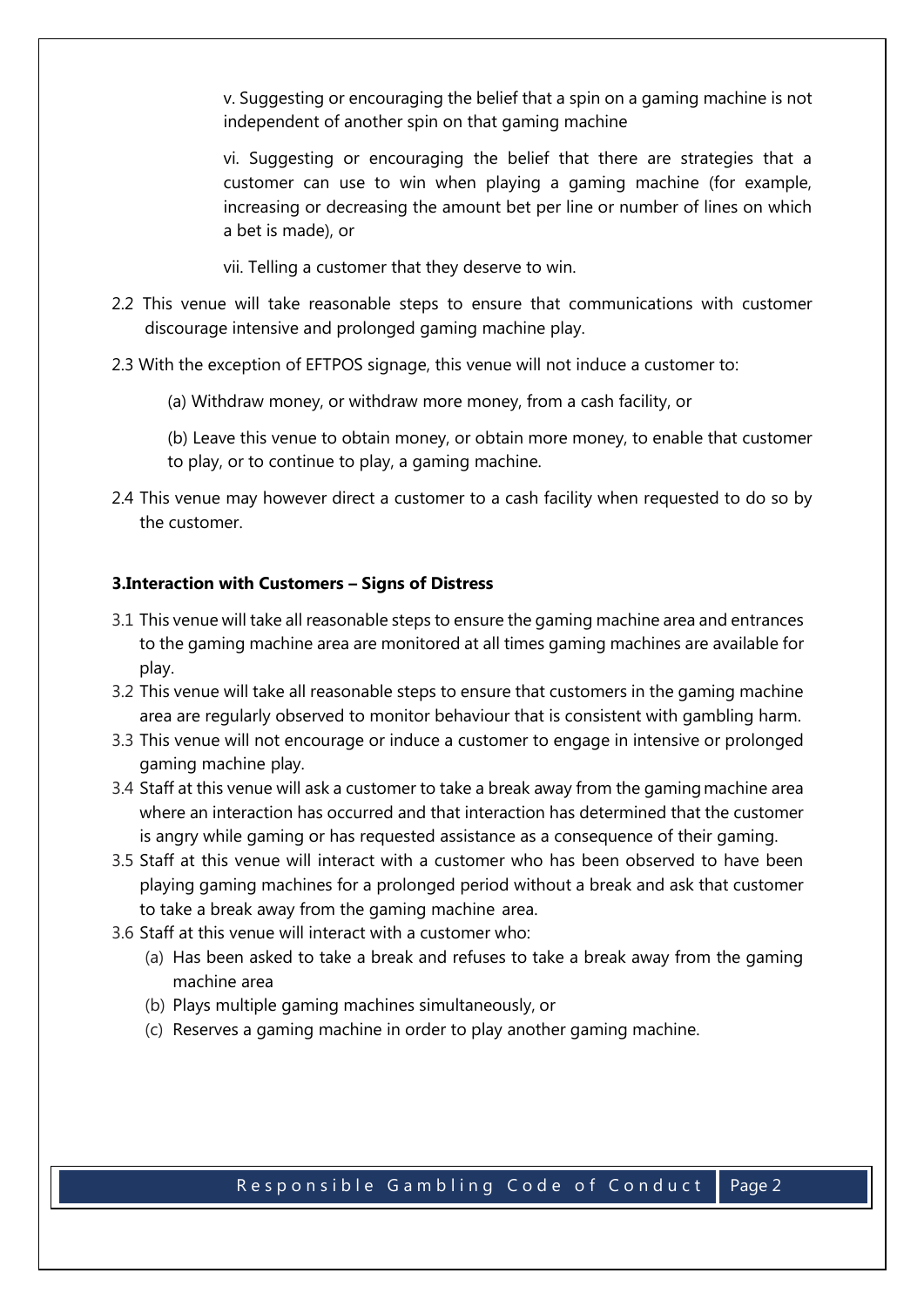#### **4.Gaming Venue Staff**

- 4.1 Staff at this venue are not permitted to play a gaming machine on a rostered day of work at this venue.
- 4.2 This venue provides information to staff so that they are aware of their increased risk of harm from gambling.

#### **5. Interaction with Problem Gambling Support Services**

This venue will ensure that staff who have day-to-day management of the operation of this venue and responsible gambling officers meet with this venue's nominated venue support worker at least once every six months.

#### **6. The Gambling Environment**

- 6.1 This venue will not encourage a customer to play multiple gaming machines simultaneously.
- 6.2 This venue will take all reasonable steps to discourage a customer from reserving a gaming machine in order to play another gaming machine in the gaming machine area.
- 6.3 During the opening hours of food and beverage facilities outside the gaming machine floor, this venue will ensure that a customer can order and be served food and beverage without having to enter the gaming machine area.
- 6.4 This venue may offer a customer seated at or playing a gaming machine food or beverage provided it is offered as part of an interaction with that customer.

#### **7. Responsible Gambling Officer**

- 7.1 Responsible Gambling Officers have been appointed at this venue.
- 7.2 A Responsible Gambling Officer will be available in the gaming machine area at all times gaming machines are available for gaming.
- 7.3 This venue will display prominently in the gaming machine area a notice advising that a Responsible Gambling Officer is available for assistance at all times.
- 7.4 This venue's Responsible Gambling Officer will take all reasonable steps to:
	- (a) Monitor the gaming machine area and ensure compliance with the Act, regulations and this code
	- (b) Ensure that staff record responsible gambling incidents and interventions in the responsible gambling register
	- (c) Observe customers who display behaviour that is consistent with gambling harm and provide assistance as necessary
	- (d) Provide advice to staff about gambling harm and how to respond to signs of gambling harm, and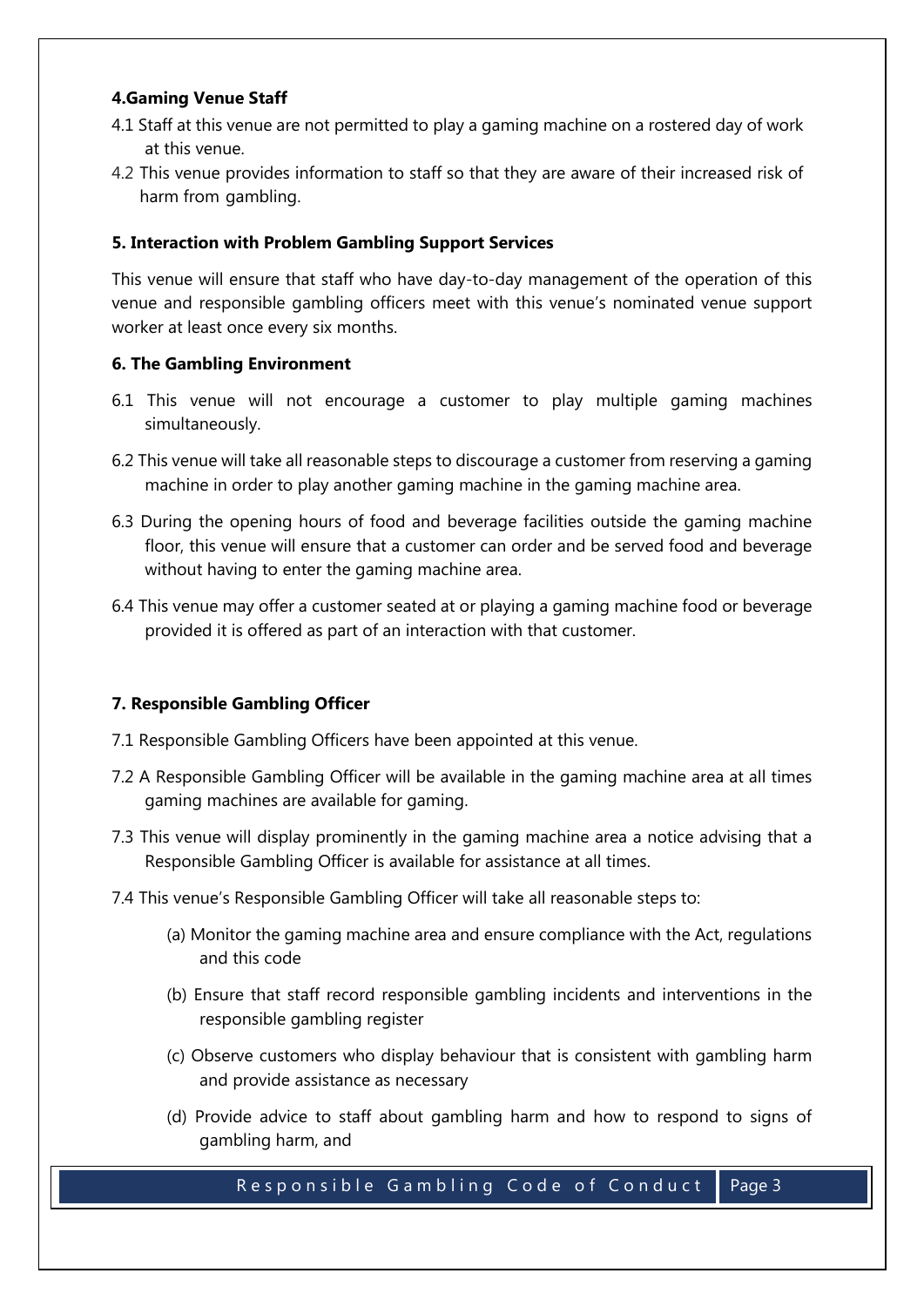- (e) Respond to customer enquiries and complaints about the supply of gambling in the approved venue.
- 7.5 This venue's Responsible Gambling Officer will complete prescribed responsible service of gambling training, if any.

#### **8 Responsible Gambling Register**

- 8.1 This venue maintains a responsible gambling register. The details of all responsible gambling incidents and interventions are recorded in this register, including:
	- (a) Date and time the incident occurred
	- (b) Details of the incident
	- (c) Details of the intervention made in response to the incident
	- (d) Details of the customer's response to the intervention, if known
	- (e) Date and time the entry was recorded in the responsible gambling register, and
	- (f) The name of the individual, if this is provided voluntarily by that individual.
- 8.2 This venue retains the information in the responsible gambling register for not less than six months from the day it was recorded in the responsible gambling register.
- 8.3 This venue will provide a copy of the responsible gambling register to the Victorian Commission for Gambling and Liquor Regulation on request.
- 8.4 This venue may provide information in the responsible gambling register to a Venue Support Worker for training and development purposes provided that information does not include the name or identifying characteristics of any customer.

## Responsible Gambling Code of Conduct | Page 4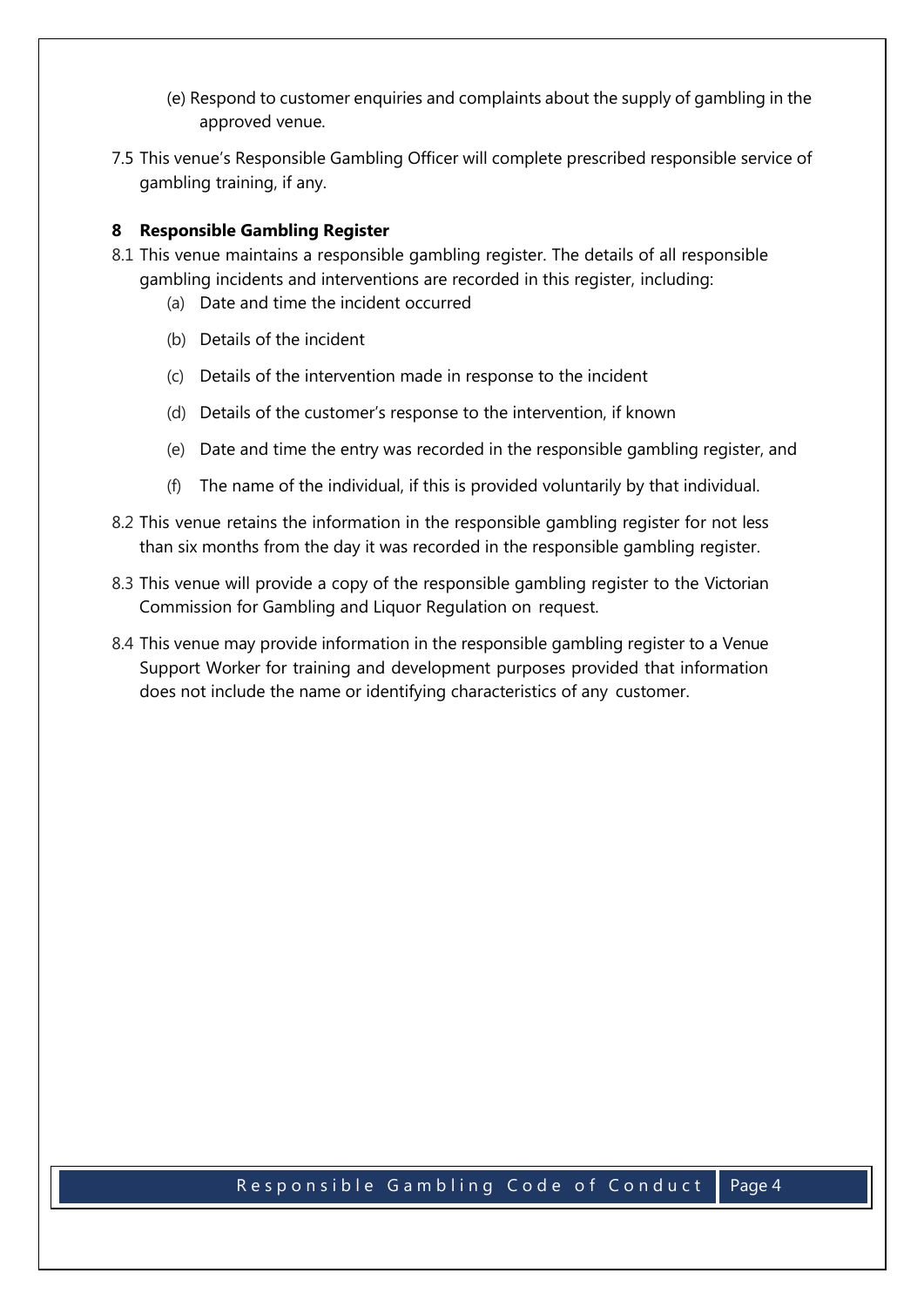#### **Appendix-Definitions**

#### **Definitions**

**Code administrator** refers to Australian Hotels Association (Victoria) who has prepared and administer this code.

**Interaction** means measured assistance based on a case-by-case assessment by venue staff. The interaction may take the form of:

- Encouraging the customer to consider food or beverage offers available at the venue which would allow a break in play from the gaming machine
- Offering the customer some refreshments (e.g. tea or coffee) in a quieter, more private part of the gaming venue where the customer has the opportunity to request appropriate support information in a confidential manner
- Assisting the customer with travel arrangements in order to depart the venue
- Providing customer with information on gambling support, and
- Explaining how the self-exclusion program works and providing information on how to access the program.

**Loyalty program** means a 'loyalty scheme' as defined in section 1.3 of the Act.

**Responsible Gambling Officers** describes staff appointed to assist the venue operator to:

- Minimise gambling harm in the venue
- Ensure compliance with all responsible gambling regulatory and code requirements, and
- Respond to staff and customer enquiries about the supply of gambling in the venue.

**Responsible Gambling Register** describes a log located in the gaming area that venue staff have access to record responsible gambling related interactions with customers.

**Venue Support Workers** describes staff from the Gambler's Help Venue Support Program. These staff assist venues in fulfilling responsibilities such as:

- Identifying and responding to patrons displaying signs of problem gambling
- Raising awareness among venue staff about, and encouraging referrals to Gambler's Help services, self-exclusion programs and other community support services
- Meeting the requirements of their Responsible Gambling Codes of Conduct
- Creating and maintaining responsible gambling environments
- Ensuring their completion of the required Responsible Service of Gaming (RSG) training.